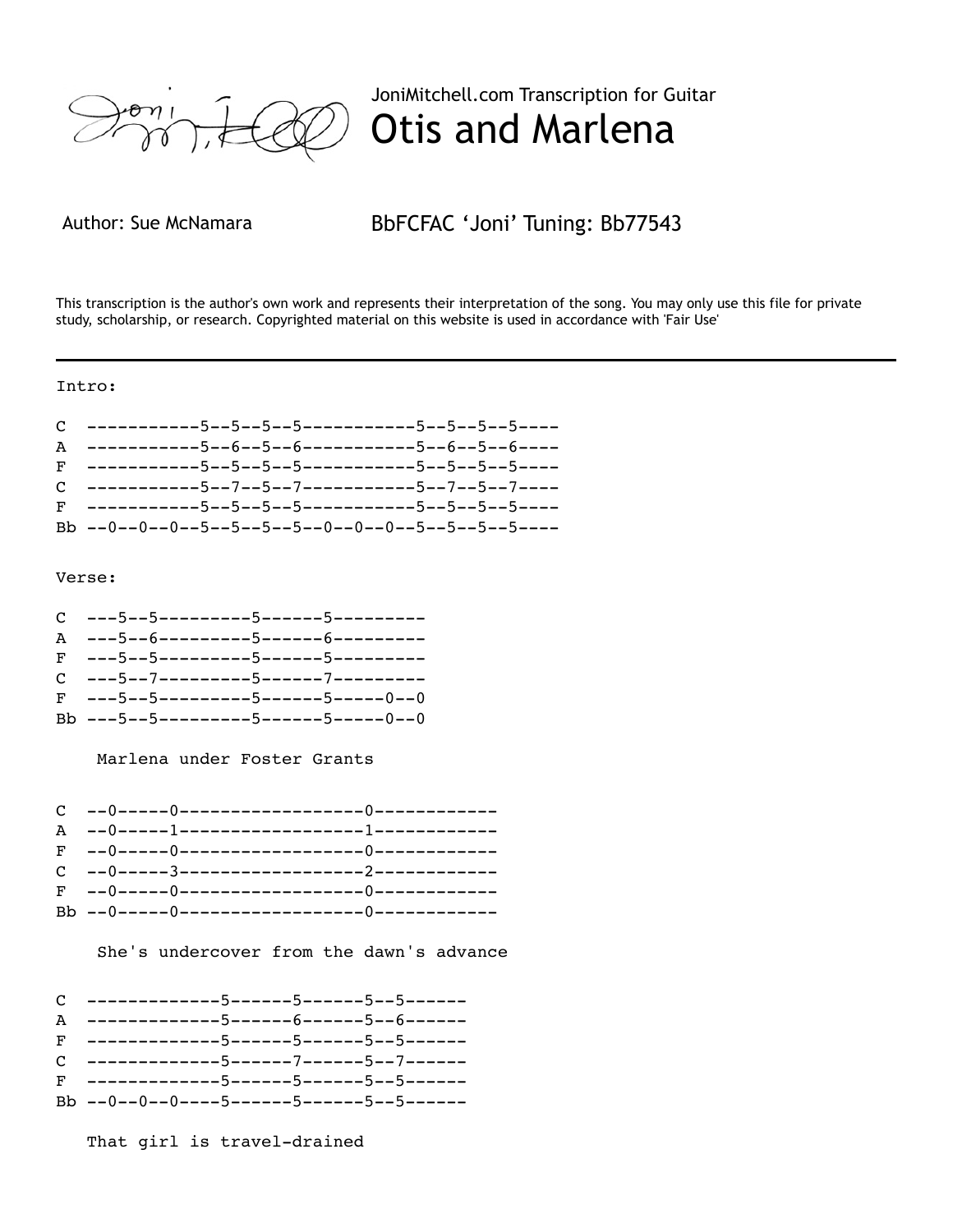|  | C $---5---5---5-----5---5---5---5---5---$ |  |
|--|-------------------------------------------|--|
|  | A -----5----6----------5---6-----         |  |
|  | F -----5----5---------5---5-----          |  |
|  | C $---5---7------5---5---7---7---$        |  |
|  |                                           |  |
|  | $F$ -----5----5---------5---5-----        |  |
|  | Bb -----5----5----------5---5-----        |  |

And the neon mercury vapor stained



Miami sky It's red as meat



It's a cheap pink rose

|  |  | $C$ ---5----5--------5---------5----- |
|--|--|---------------------------------------|
|  |  | A ---5----6--------5---------6-----   |
|  |  |                                       |
|  |  | F ---5----5--------5---------5-----   |
|  |  | $C$ ---5----7-------5--------7-----   |
|  |  | $F$ ---5----5--------5---------5----- |
|  |  | Bb $---5---5-----5-----5------5---$   |
|  |  |                                       |

Otis in the driver's seat

|  | $C$ ---5----5--------5---------5----- |  |
|--|---------------------------------------|--|
|  | A ---5----6--------5---------6-----   |  |
|  | F ---5----5--------5---------5-----   |  |
|  | $C$ ---5----7-------5--------7-----   |  |
|  | $F$ ---5----5--------5---------5----- |  |
|  | Bb $---5---5-----5------5-----5---$   |  |
|  |                                       |  |

Watches the street lights fade away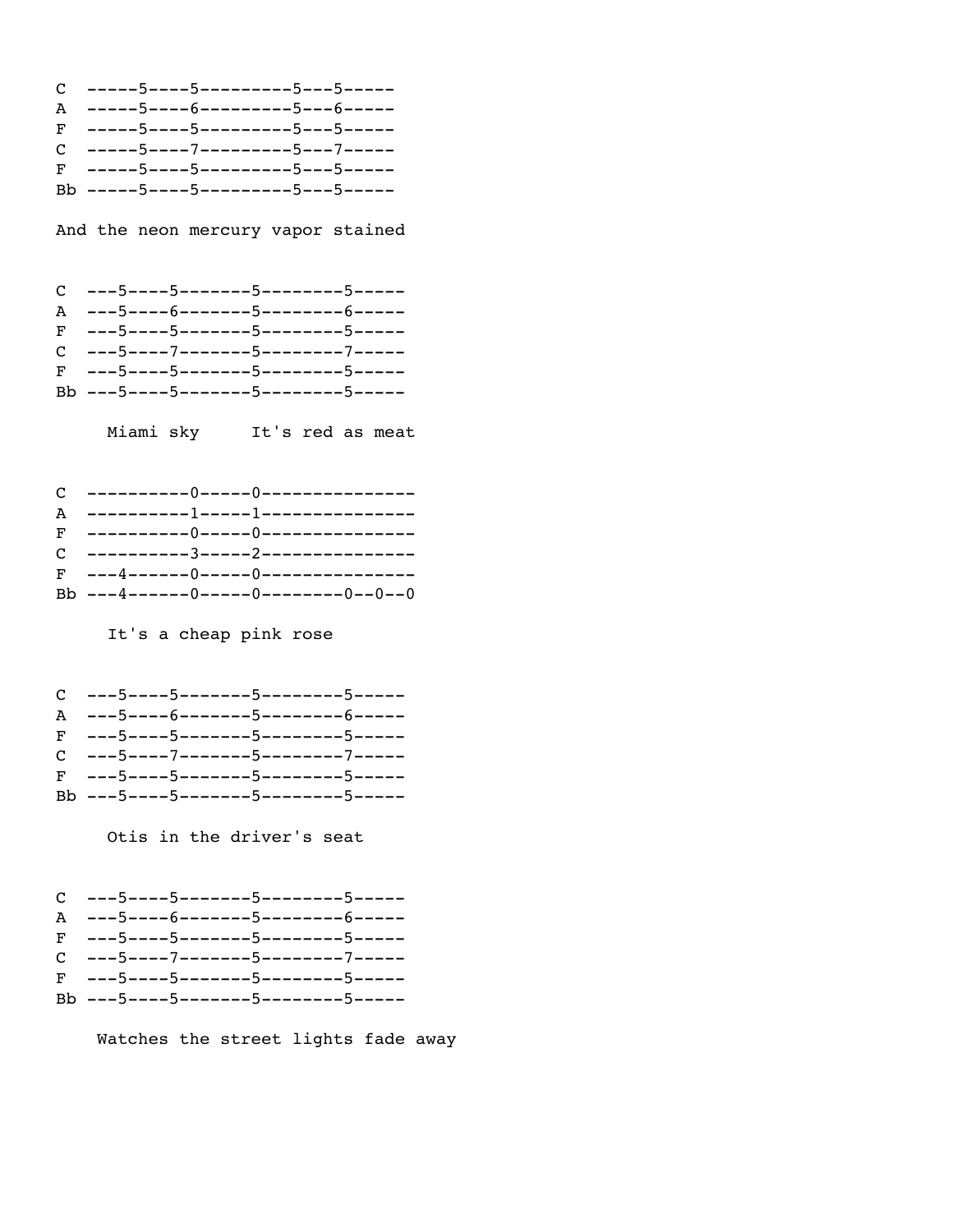|  | Bb $---4------0---0---0------0---------------0---0---0---0$ |  |
|--|-------------------------------------------------------------|--|

On louvered blocks in green sea air

|  |  | $C$ ---5----5--------5---------5----- |
|--|--|---------------------------------------|
|  |  | A ---5----6--------5---------6-----   |
|  |  | $F$ ---5----5--------5---------5----- |
|  |  |                                       |
|  |  | $C$ ---5----7-------5--------7-----   |
|  |  | F ---5----5--------5---------5-----   |
|  |  | Bb $---5---5-----5-----5------5---$   |

In fluorescent fossil yards

|  | Bb $---4------0---0------0---------------0---0---0---0$ |  |
|--|---------------------------------------------------------|--|
|  |                                                         |  |

Slippers are shuffling into folding chairs

|  |  | $C$ ---5----5--------5---------5----- |
|--|--|---------------------------------------|
|  |  | A ---5----6--------5---------6-----   |
|  |  | $F$ ---5----5--------5---------5----- |
|  |  |                                       |
|  |  | $C$ ---5----7--------5---------7----- |
|  |  | $F$ ---5----5--------5---------5----- |
|  |  | Bb $---5---5-----5------5------5---$  |

Freckled hands are shuffling cards

They've come for sun and fun